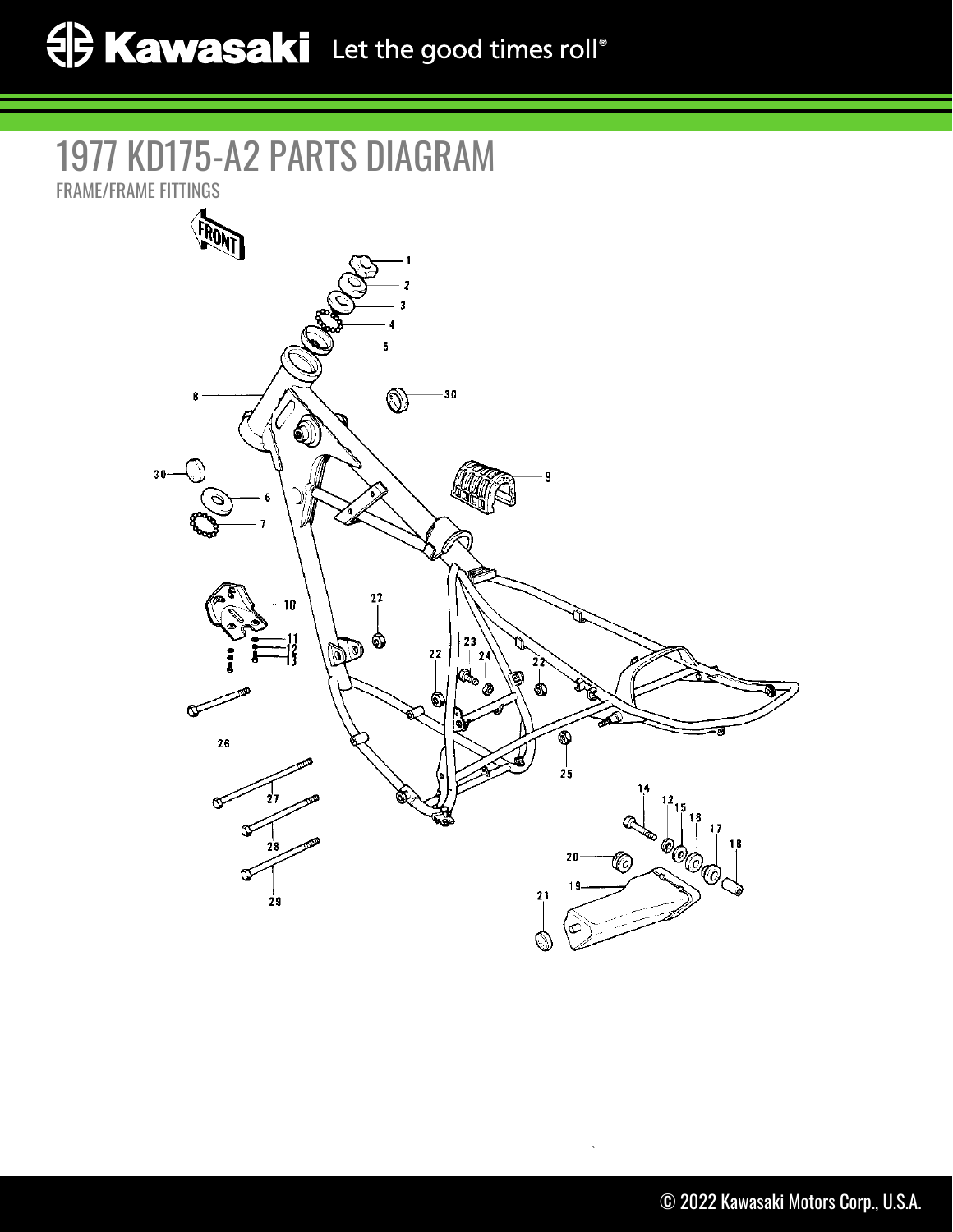## 1977 KD175-A2 PARTS LIST

FRAME/FRAME FITTINGS

| <b>ITEM NAME</b>                 | <b>PART NUMBER</b> | <b>QUANTITY</b> |
|----------------------------------|--------------------|-----------------|
| NUT, STEERING STEM (Ref # 1)     | 92090-022          |                 |
| CAP, STEERING STEM (Ref #2)      | 46098-012          |                 |
| CONE, STRG STM BRG, UP (Ref # 3) | 92047-014          |                 |
| BALL STEEL 3/16' (Ref # 4)       | 600A0600           |                 |
| RACE, STRG STM BEARING (Ref # 5) | 92048-009          |                 |
| RACE STEERING BEARING (Ref # 6)  | 92048-005          |                 |
| BALL STEEL 1/4' (Ref # 7)        | 600A0800           |                 |
| FRAME (Ref #8)                   | 32002-145          |                 |
| FRAME (Ref #8)                   | 32002-1081         |                 |
| DAMPER RUBBER (Ref # 9)          | 92075-284          |                 |
| <b>GUARD, ENGINE (Ref #10)</b>   | 55011-023          |                 |
| WASHER 6.5X20X1.6T (Ref # 11)    | 92022-125          |                 |
| WASHER SPRING 6MM (Ref # 12)     | 461F0600           |                 |
| BOLT-UPSET, 6X16 (Ref # 13)      | 112G0616           |                 |
| BOLT-UPSET (Ref # 14)            | 112G0625           |                 |
| WASHER, PLAIN, 7MM (Ref #15)     | 92022-228          |                 |
| WASHER 6.5X20X1.6T (Ref # 15)    | 92022-125          |                 |
| DAMPER RUBBER (Ref # 16)         | 92075-175          |                 |
| RUBBER, FENDER COVER (Ref # 17)  | 92075-174          |                 |
| COLLAR (Ref #18)                 | 92027-241          |                 |
| CASE, TOOL (Ref #19)             | 32098-022          |                 |
| DAMPER RUBBER-OIL TNK (Ref # 20) | 92075-150          |                 |
| DAMPER RUBBER (Ref # 21)         | 92075-107          |                 |
| NUT, LOCK, 10MM (Ref #22)        | 92019-021          |                 |
| BOLT 6X22 (Ref # 23)             | 112B0622           |                 |
| BOLT-HEX HEAD, 6X32 (Ref # 23)   | 110N0632           |                 |
| <b>NUT 6MM (Ref #24)</b>         | 311B0600           |                 |
| NUT-LOCK, 12MM (Ref # 25)        | 92019-009          |                 |
| BOLT, FLANGED, 10X70 (Ref # 26)  | 92001-1618         |                 |